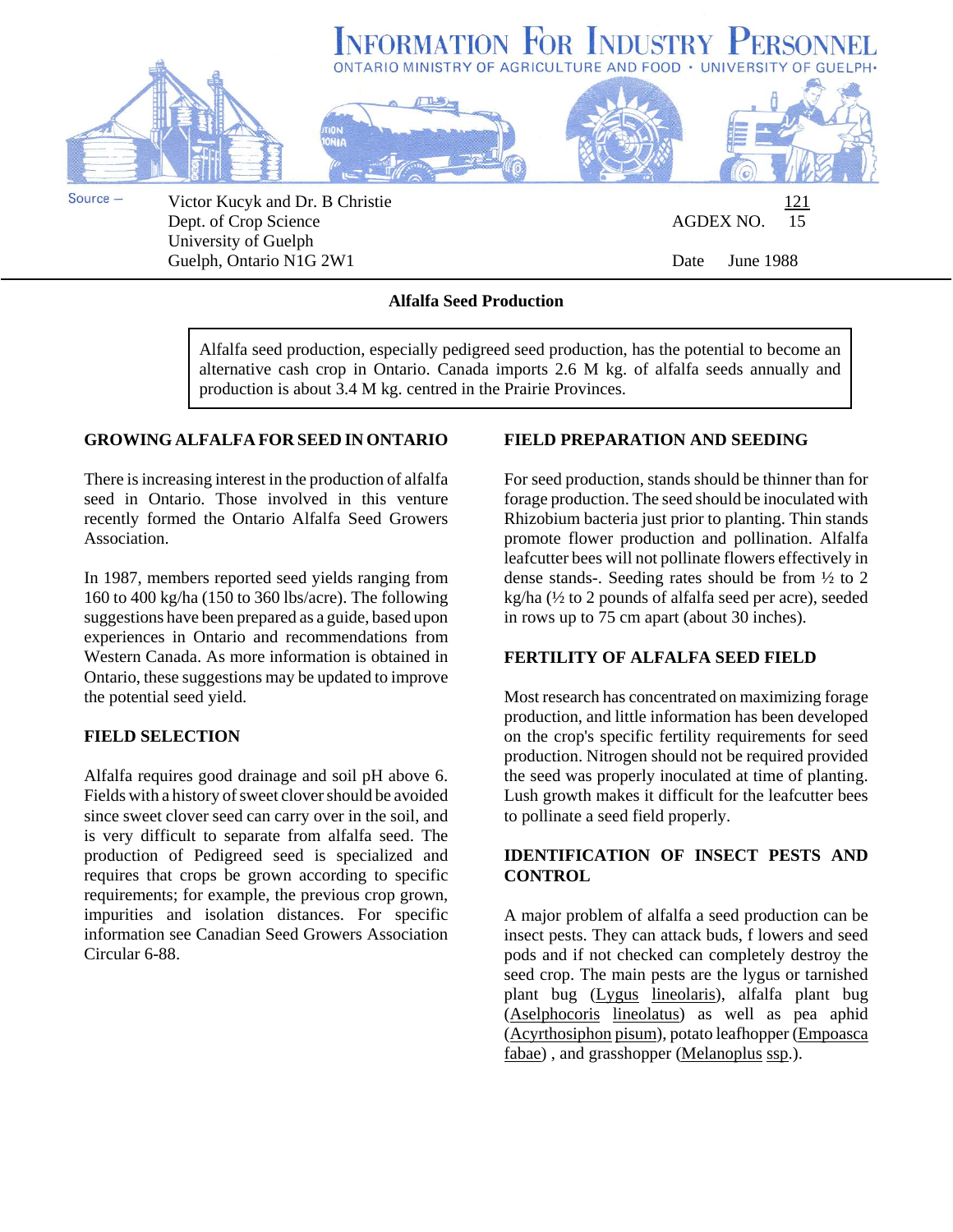Continuous field monitoring is the best method for insect pest control. Samples for insect counts should be made during the bud to early flower stage.

To determine if control measures are required, lygus counts should be made in the early morning using standard 180 degree sweeps of an insect net and averaging the results from 10 to 20 locations about the field. Half of the insect net is swept forcefully through the alfalfa canopy in a 180 degree arc so insects are forced to the bottom of the net. If the right amount of force is used there will be some pieces of alfalfa material in the net, along with some insects if they are present.

The number of insects required to justify spraying has not been determined for Ontario, but in Western Canada treatment is recommended when: (a) lygus adults average 1 per sweep; (b) lygus and plant bug nymphs average 5 per sweep; (c) pea aphids average 1000 per sweep (equivalent 200 per plant).

One must keep in mind that an adequate population of natural predators such as, damsel bugs, lady beetles, green lace-winged flies, and some ground beetles (most feed on aphids but may feed on nymphs of lygus and plant bugs) can keep insect pests in check below the threshold limit. Therefore, the use of insecticides alone to reduce the deleterious insects will also reduce the beneficial insect population in alfalfa seed fields.

Another consideration is that most insecticides are toxic to bees, therefore, extreme care must be used to prevent reduction in activity or loss of bees - this would reduce seed production.

Time of insecticide application is as important as the toxicity since many insecticides have residual activity which can injure the pollinators several days after application.

Insecticide labels should be checked to determine if the product will control the insect pest, as well as its toxicity, residual activity and application rate. For more information on toxicity of insecticides refer to OMAF publication 296.

#### **WEED CONTROL**

Weed control is essential for economic production of alfalfa seed. Perennial weeds (Canada Thistle, Perennial Sow Thistle and Quack grass) should be eliminated before an alfalfa seed field is established since it is costly and difficult to eliminate these perennial weeds after the seed field is planted.

Annual weeds must also be controlled because they aggressively compete with alfalfa seedlings for nutrients and moisture, reducing seed yields as well as contaminating alfalfa seed. (see Canadian Seed Grower's Association Circular 6-88 and OMAF Publication 75)

### **POLLINATION**

Alfalfa must be cross-pollinated to set seed and insects are necessary for pollination. There are a number of insect pollinators, but the most efficient and most consistent is the alfalfa leafcutter bee (Megachile rotundata) , which was introduced from southern Europe.

The alfalfa leafcutter bee overwinters as a pupa surrounded by dried alfalfa leaves; that is in-a cocoon. Cocoons can be purchased from growers in Western Canada. Lists of alfalfa seed growers who have cocoons for sale can be obtained from Alfalfa Seed Associations in Western Canada. Before purchasing, obtain documentation of the results of the official Tests.' These tests indicate the viability of the cocoons, the ratio of males to females, and the presence of parasites and diseases. Be sure to purchase only cocoons which are free of the disease chalkbrood. Since the females are the major pollinators, the cocoons are approximately 30 to 40% females.

Order cocoons early in the year, and arrange for shipment during cool weather. Store the cocoons at a temperature at or below  $5^{\circ}$ C plus or minus  $2^{\circ}$ C (36 to  $42\textdegree F$ ) at 50% relative humidity. The cocoons must be incubated at  $30^{\circ}$ C plus or minus 1 $^{\circ}$ C and 70% relative humidity f or 18 to 24 days before emergence. For details on incubation consult **Alfalfa Leafcutter Bee in Western Canada, Agriculture Canada Publication 1495/E**. This bulletin also provides details on the shelters which must be provided.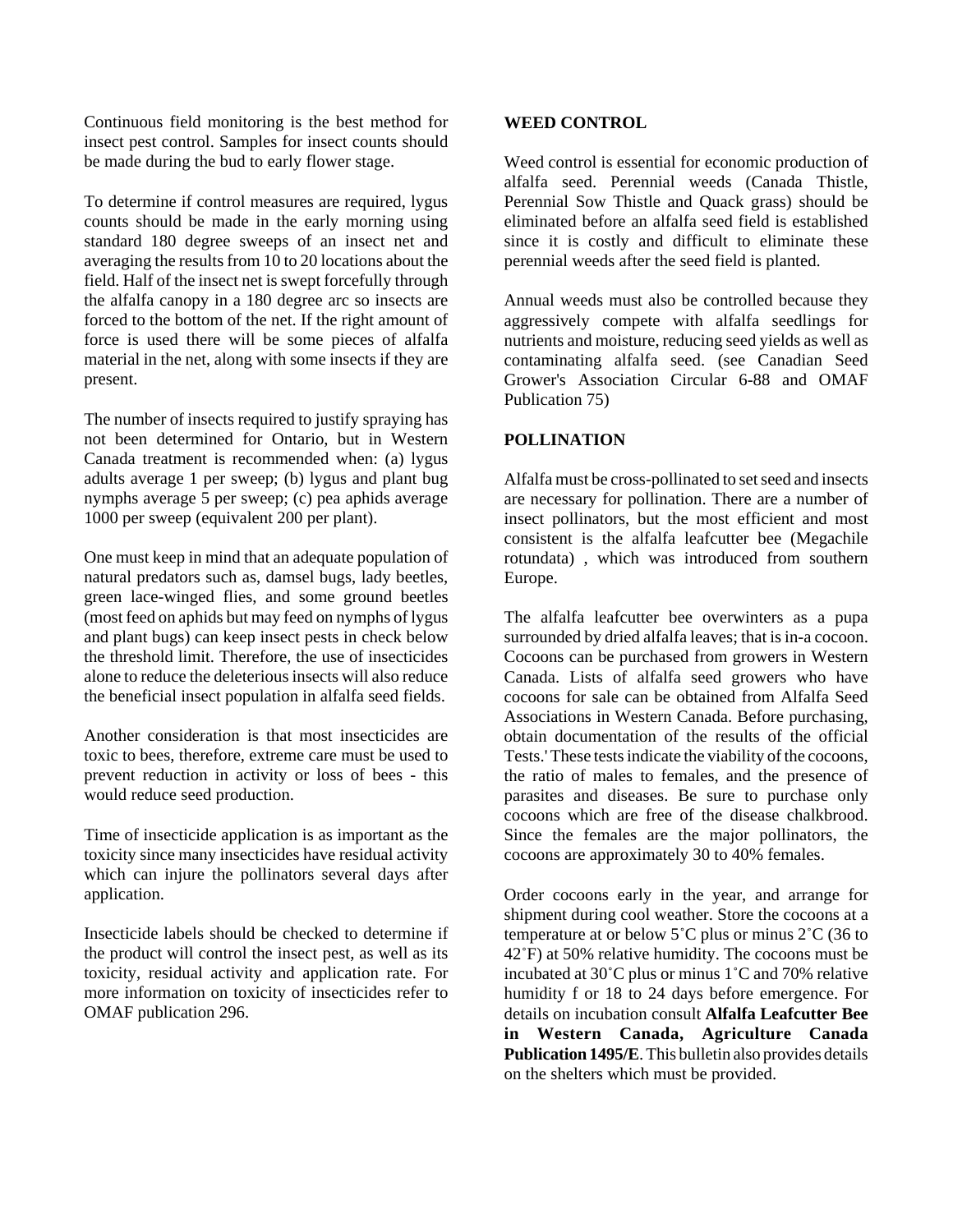The leafcutter bees should not be placed in the field before the alfalfa flowers. It is important to time the emergence of these bees with the flowering of the alfalfa. The bees nest in small holes provided in nesting boards. About 50,000 cocoons per hectare (20,000 per acre) and 1 hole per bee should ensure adequate pollination and prevent drifting of the bees. Cost of alfalfa leaf cutter cells can range from 1 to 2 cents per cell, depending upon the season (supply) and the demand.

Nesting material - styrofoam boards or blocks, can be ordered (from Beaver Plastics Ltd., 12150 160 Street, Edmonton, Alberta T5V 1H5 (403) 453-5961). Shelters can be made using various designs. Their position relative to the sun is important for early emergence in the morning and a cool refuge on a hot summer's afternoon. Proper sanitation must be maintained yearly by cleaning nesting materials and shelters to prevent a serious fungal disease, Chalkbrood. Leafcutter larvae are very susceptible to this disease. Nesting material, bee shelters, equipment and storage facilities should be disinfected yearly with a weak, solution of Javex or other bleach. For more information see, **Detection of in Leafcutting Bee Cells in the Peace River Region. Publication 87-1.**

Since alfalfa leafcutter. bees tend to forage near their nesting site, field shelters should be placed about 70m apart (1 shelter per acre or 2.5 shelters per hectare).

About 3 weeks after placing shelters in the field, nesting material with 75% of the holes capped can be replaced with new nesting material. This will help prevent second generation bees from emerging and provide new holes for the bees that are still foraging. The average life span of a leaf cutter bee is about 8 weeks. The removed leaf cutter cells are stored at 20/C for about 10 days to allow the immature larva to develop into the overwintering stage. Gradual cooling of the cells to  $5^{\circ}$ C will stop further development.

#### **HARVESTING**

Legume seed fields can be swathed when 2/3 to 3/4 of the seed pods are dark brown to black in colour. Depending upon the weather conditions, the swaths can be threshed about a week later. Seeds will continue to ripen and cure in the swaths. If a chemical defoliant and direct combining are used, most of seed heads should be mature, since no change in seed maturity will occur.

Combine speed, wind and sieve adjustments, as well as cylinder speed are very important factors when harvesting seed. Overloading the combine or not having the machine set correctly can cause serious losses - up to 40 to 60 percent of the crop can be lost. To minimize harvesting losses, follow the manufacturer's instructions for the combine setting, take regular samples of chaff from behind the combine and make the necessary adjustments.

Further seed cleaning is necessary to bring the seed up to the standards of purity. Forage cleaning plants or companies are used for this process.

Post harvest maintenance of seed fields may be required to control weeds and volunteer alfalfa seedlings (to prevent the stand from becoming too thick) by the use of mechanical and or chemical means.

### **PEDIGREED SEED PRODUCTION**

By planting pedigreed seed, farmers can be assured that they are planting improved varieties that are genetically pure and have been bred for important factors such as yield, disease resistance, harvestability, quality etc. In Canada there are usually three classes of pedigreed forage legumes; Breeder, Foundation, and Certified.

Canadian pedigreed seed must meet two criteria prior to being granted pedigreed status.

The first criteria involves the production and inspection of the crop according to the Canadian Seed Growers' Association's Regulations and Procedures for Pedigreed Seed Production Circular 6-88. If the requirements have been met, a crop certificate is issued for the variety and class.

However, before the harvested seed can be sold with an official pedigreed seed label indicating variety, kind, class, and grade it must meet the second criteria. This involves the cleaning and grading of the seed according to the Canada Seeds Act and Regulations. This is administrated by Agriculture Canada.

Further information can be obtained from the Canadian Seed Growers' Association.